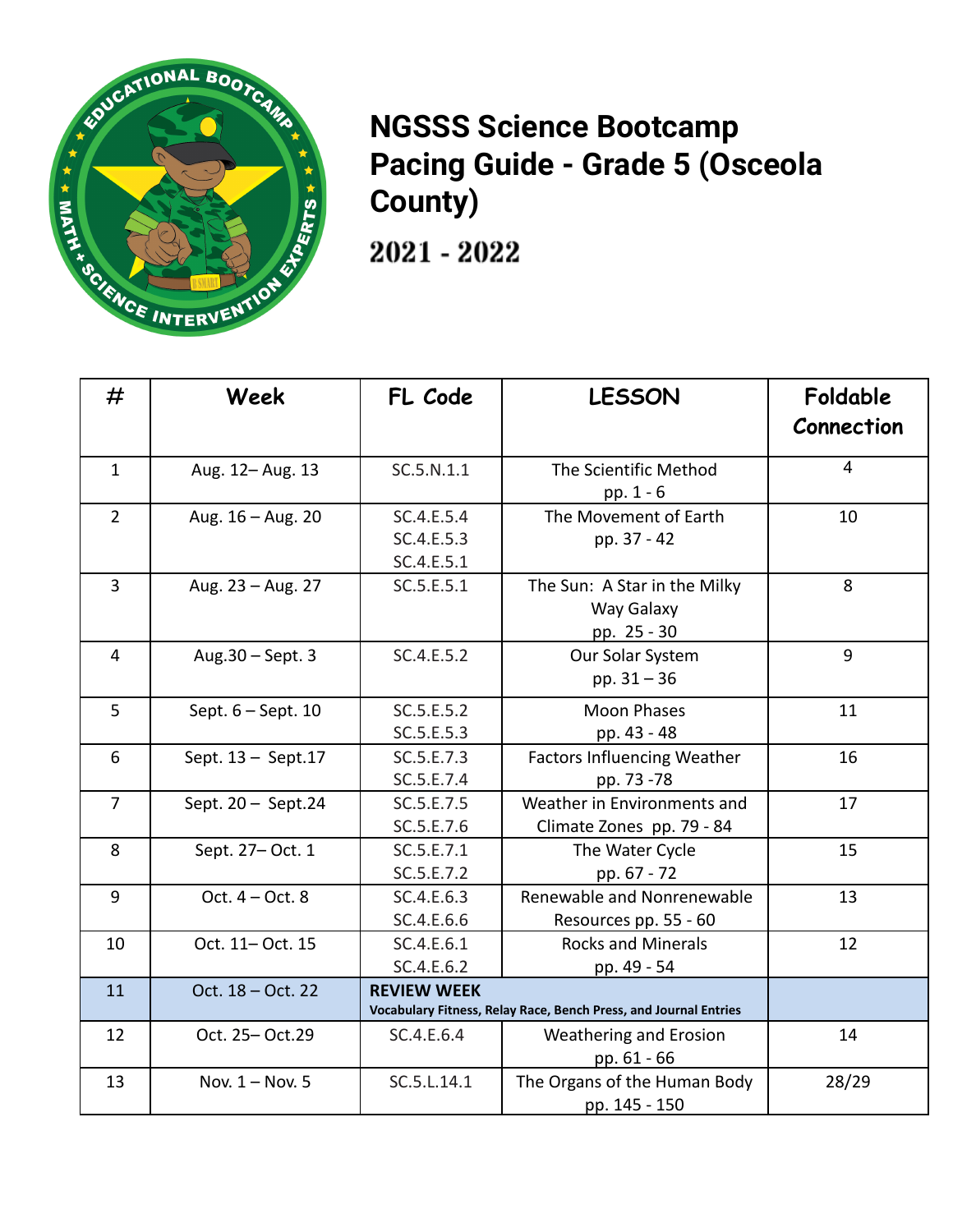| 14 | Nov. 8 - Nov. 12    | SC.3.L.14.1        | Plant Organs and Response to         | 27 |  |  |
|----|---------------------|--------------------|--------------------------------------|----|--|--|
|    |                     | SC.3.L.17.2        | Stimuli                              |    |  |  |
|    |                     | SC.3.L.14.2        | pp. 139 - 144                        |    |  |  |
| 15 | Nov. 15 - Nov. 19   | SC.5.P.10.2        | Force, Motion, and Renewable         | 22 |  |  |
|    |                     |                    | Energy                               |    |  |  |
|    |                     |                    | pp. 109 - 114                        |    |  |  |
|    | Nov.22 - Nov.26     |                    | Thanksgiving                         |    |  |  |
| 16 |                     | SC.5.P.13.1        | Forces and Motion of an Object       | 25 |  |  |
|    | Nov. 29 - Dec. 3    |                    | pp. 127 - 132                        |    |  |  |
|    |                     |                    |                                      |    |  |  |
| 17 | Dec. 6 - Dec. 10    | SC.5.L.14.2        | <b>Comparing Physical Structures</b> | 30 |  |  |
|    |                     |                    | of Plants and Animals                |    |  |  |
|    |                     |                    | pp. 151 - 156                        |    |  |  |
| 18 | Dec. 13 - Dec. 17   | SC.5.L.15.1        | Environmental Changes vs.            | 31 |  |  |
|    |                     |                    | Population Size pp. 181 - 186        |    |  |  |
| 19 | Jan.3- Jan.7        | SC.3.L.15.1        | Classification of Plants and         | 31 |  |  |
|    |                     | SC.3.L.15.2        | Animals pp. 157-162                  |    |  |  |
| 20 | Jan. 10 - Jan. 14   | SC.4.L.16.4        | Life Cycle of Plants and Animals     | 32 |  |  |
|    |                     |                    | pp. 163-168                          |    |  |  |
| 21 | Jan. 17 - Jan. 21   | SC.5.L.17.1        | <b>Adaptations of Organisms</b>      | 33 |  |  |
|    |                     |                    | pp. 169 - 174                        |    |  |  |
| 22 | Jan. 24 - Jan. 28   | SC.5.L.17.1        | Adapting to the Environment          | 34 |  |  |
|    |                     |                    | pp. 175 - 180                        |    |  |  |
| 23 | Jan. 31- Feb. 4     | SC.4.L.17.3        | The Flow of Energy in a Food         | 36 |  |  |
|    |                     |                    | Chain                                |    |  |  |
|    |                     |                    | pp. 187 - 192                        |    |  |  |
| 24 | Feb. 7 - Feb. 11    | SC.5.P.8.1         | <b>Physical Properties of Matter</b> | 18 |  |  |
|    |                     |                    | pp. 85 - 90                          |    |  |  |
| 25 | Feb. 14 - Feb. 18   | SC.5.P.8.3         | Separating Mixtures and              | 19 |  |  |
|    |                     | SC.5.P.8.2         | Forming Solutions pp. 91 - 96        |    |  |  |
| 26 | Feb. 21 - Feb. 25   | SC.5.P.9.1         | The Effects of Temperature on        | 20 |  |  |
|    |                     |                    | <b>Physical and Chemical Changes</b> |    |  |  |
|    |                     |                    | pp. 97 - 102                         |    |  |  |
| 27 | Feb. 28 - March 4   | SC.5.P.10.1        | Forms of Energy                      | 21 |  |  |
|    |                     |                    | pp. 103 - 108                        |    |  |  |
| 28 | March 7 - March 11  | SC.5.P.10.3        | <b>Conductors of Heat and</b>        | 24 |  |  |
|    |                     | SC.5.P.11.2        | Electricity                          |    |  |  |
|    |                     |                    | pp. 121 - 126                        |    |  |  |
| 29 |                     |                    | <b>Spring Break</b>                  |    |  |  |
|    |                     | March 14- March 18 |                                      |    |  |  |
| 30 | March 21 - March 25 | SC.5.P.10.4        | <b>Electric Circuits and Energy</b>  | 23 |  |  |
|    |                     | SC.5.P.11.1        | Transformations pp. 115 - 120        |    |  |  |
| 31 | March 28 - April 1  | SC.5.P.13.2        | The Effect of the Overall Forces     | 26 |  |  |
|    |                     | SC.5.P.13.3        | on Motion pp. 133 - 138              |    |  |  |
|    |                     | SC.5.P.13.4        |                                      |    |  |  |